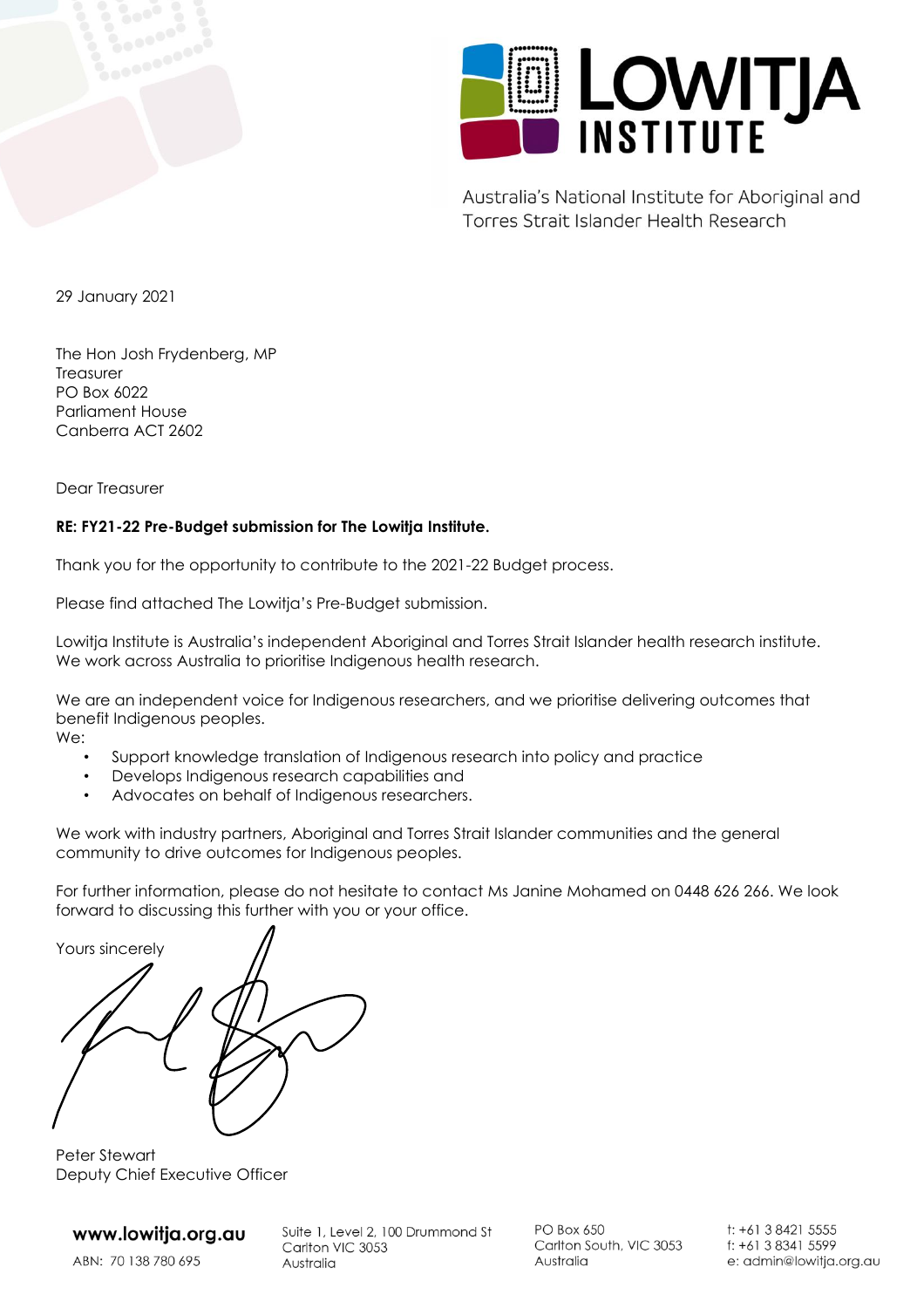# **Pre-Budget Submission – The Lowitja Institute**

29 January 2021

| Problem  | Lack of evidence and data that is centralised and<br>accessible to inform Indigenious policy<br>development. |
|----------|--------------------------------------------------------------------------------------------------------------|
| Solution | Development of a purpose-built Indigenous<br>Wellbeing Index Solution.                                       |
| Cost     | \$9,602.000 for completion of Phase 2 and 3 of the<br>Indigenous Wellbeing Index.                            |

## **Introduction**

The Lowitja Institute is Australia's national institute for Aboriginal and Torres Strait Islander health research, named in honour of our Patron, Dr Lowitja O'Donoghue AC CBE DSG. The Institute is an Aboriginal and Torres Strait Islander organisation working for the health and wellbeing of Australia's First Peoples through high impact quality research, knowledge translation, and by supporting Aboriginal and Torres Strait Islander health researchers.

Established in January 2010, the Lowitja Institute operates on key principles of Aboriginal and Torres Strait Islander leadership, a broader understanding of health that incorporates wellbeing, and the need for the work to have a clear and positive impact.

Until 30 June 2019, the Institute also hosted the Lowitja Institute [Aboriginal](https://www.lowitja.org.au/page/about-us/lowitja-institute-crc/) and Torres Strait Islander Health [CRC](https://www.lowitja.org.au/page/about-us/lowitja-institute-crc/) (Lowitja Institute CRC), funded by the Australian Government Cooperative Research Centres (CRC) Program.

The history of the Lowitja Institute CRC dates back to 1997 when the first CRC for Aboriginal and Tropical Health was established. The Institute and the CRC organisations have led a substantial reform agenda in Aboriginal and Torres Strait Islander health research by working with communities, researchers and policymakers: with Aboriginal and Torres Strait Islander people setting the agenda and driving the outcomes.

The value and priorities of the Institute are best summarised from their 2015-18 strategic plan: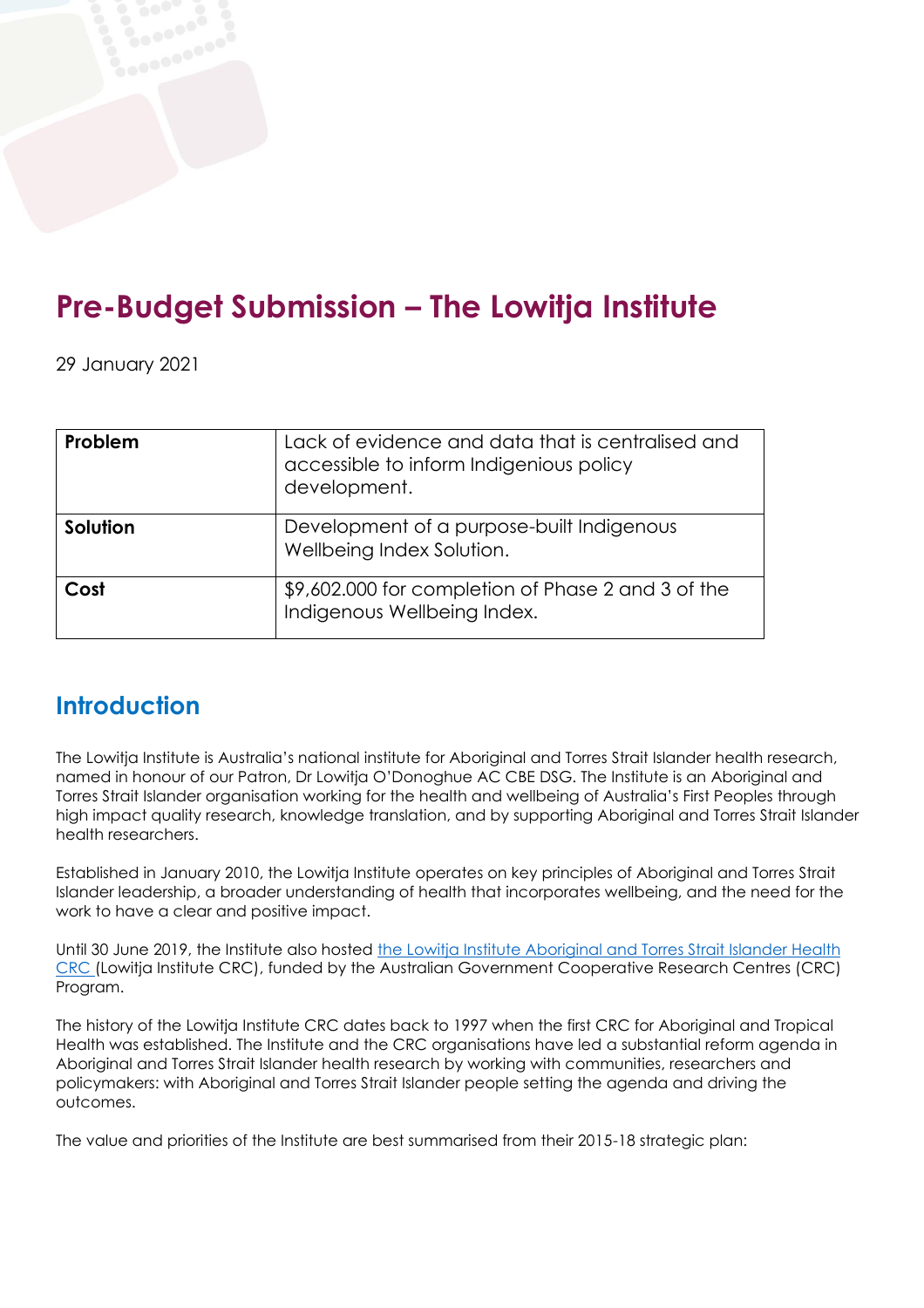*A significant responsibility rests with Lowitja Institute to provide leadership on work that will result in improvements to the health and wellbeing of Aboriginal and Torres Strait Islander peoples. To achieve this,*  Lowitja Institute will embrace those who likewise share a firm commitment in valuing the health and wellbeing of Aboriginal and Torres Strait Islander peoples. (...) The work of Lowitja Institute will be ambitious, *rigorous and culturally safe. We will directly contribute towards our people achieving their greatest potential.* 

In alignment with the focus of its strategic plan, the Institute attracts the next generations of Aboriginal and Torres Strait Islander researchers, and coaches them to become the next leaders in Aboriginal and Torres Strait Islander health and wellbeing.

As the national leader in Aboriginal and Torres Strait Islander research, and with its extensive history of valuing and improving the lives of their peoples, the Institute establishes itself as a research organisation following the best practice approaches in research, tailored to the needs of their communities.

The Institute's vision is to be a "trusted research institute that values Aboriginal and Torres Strait Islander people's health and wellbeing."

### **Brief Executive Summary of Recommendations/Asks**

The Lowitja Institute in conjunction with the PWC's Indigenous Consulting are seeking a partnership with the Federal Government to support the development of a purpose-built Indigenous Wellbeing Index.

The vision of the Index is to enable Aboriginal peoples to make informed decisions about their lives and their communities. By doing this, it will drive self-determination through empowering communities to understand and inspire the design of sustainable Indigenous-led models and solutions.

We propose a data-driven platform that embeds Indigenous Digital Sovereignty-by-design, and has the potential to empower our communities to finally have a meaningful say in policies and programs.

The Lowitja Institute funded phase one of the project which included the proof of concept: this work is now complete, and we are seeking funding to support phase two of the Index.

Phase two of the project is to test and validate the proof of concept with the three identified communities which include urban, regional and remote locations. In this phase we will test the product features with the needs of the community; de-risk the product development environment; work with the community to provide a greater understanding on how the community uses the data; and establish new jobs and digital skills in community.

#### **Phase 2 - Budget \$510,000**

Phase three of the project is implementation of the Index across16 sites nationally and will be implemented over a two-year period. During this phase The Lowitja Institute will undertake the technology build, testing and maintenance of the Index.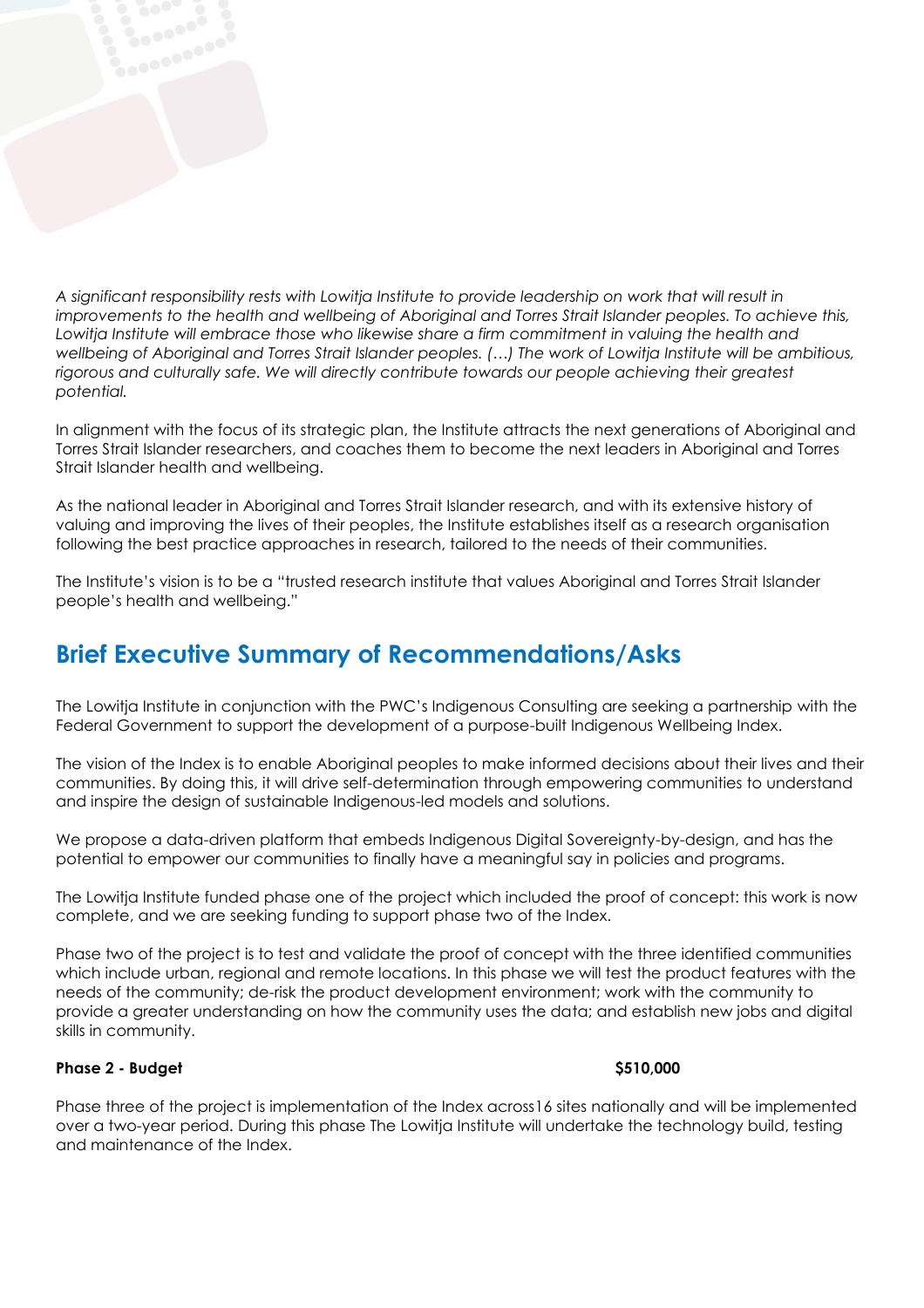This phase will not only roll out the Index but also create 21 new job in which 16 jobs will be locally based nationally, in the field of data technology and knowledge translation. Expand to 16 locations over 24-month period.

- This will include additional funding for a staff member in each location. Plus, central operational staff located within Lowitja Institute - to design and develop the community operating model; training and education needs and delivery;
- Scale to build platform: business case for investment/feasibility study;
- Expertise on governance and set up: IWI entity & governance structure IWI ownership, branding, target operating model, business structure;
- Evaluation:
- Platform testing;
- Training; and
- Delivery / Roll-out.

#### **Phase 3 Budget \$9,092,000**

### **The Issues that Need to be Addressed by the Federal Government**

The collection of data across many areas of research is not often well understood, and in a lot of cases has been redundantly duplicate, resulting in wasted investment, and failing to reflect the prioritises of the community. There are many instances where data is not recorded or captured and only reported by exception and therefore does not provide an accurate description of the community.

The development of the Indigenous Wellbeing Index provides the Government with an opportunity to fund a central source of evidence, to maximise the investment made in a range of research projects, health initiatives and the like.

The Indigenous Wellbeing Index will be the single source of truth, that is evidenced-based and can powerfully and credibly influence future policy development.

*Closing the Gap* outcomes over the last decade have highlighted the ongoing challenges and complexity for Aboriginal and Torres Strait Islanders, and for Government, and while there have been some improvements, recording and retention of data is lagging behind.

When the Prime Minister delivered his *Closing the Gap* speech in 2020, he talked about a new partnership and process with Aboriginal and Torres Strait Islander Peoples. This new process is based on truthful, strengths-based, community-led principles, that put Aboriginal and Torres Strait Islander people at the centre.

As the Prime Minister stated: "this means changing the way we work. It means expanding the opportunities for shared decision-making and making sure all mainstream agencies provide high-quality programs and services. It means making sure Aboriginal and Torres Strait Islander people have better access to highquality services, including building community-controlled sectors, and ensuring we have the data needed for ongoing improvement. It means making sure we have the systems in place to share responsibility, and to measure our progress. Without this, we can have no meaningful action and no real progress."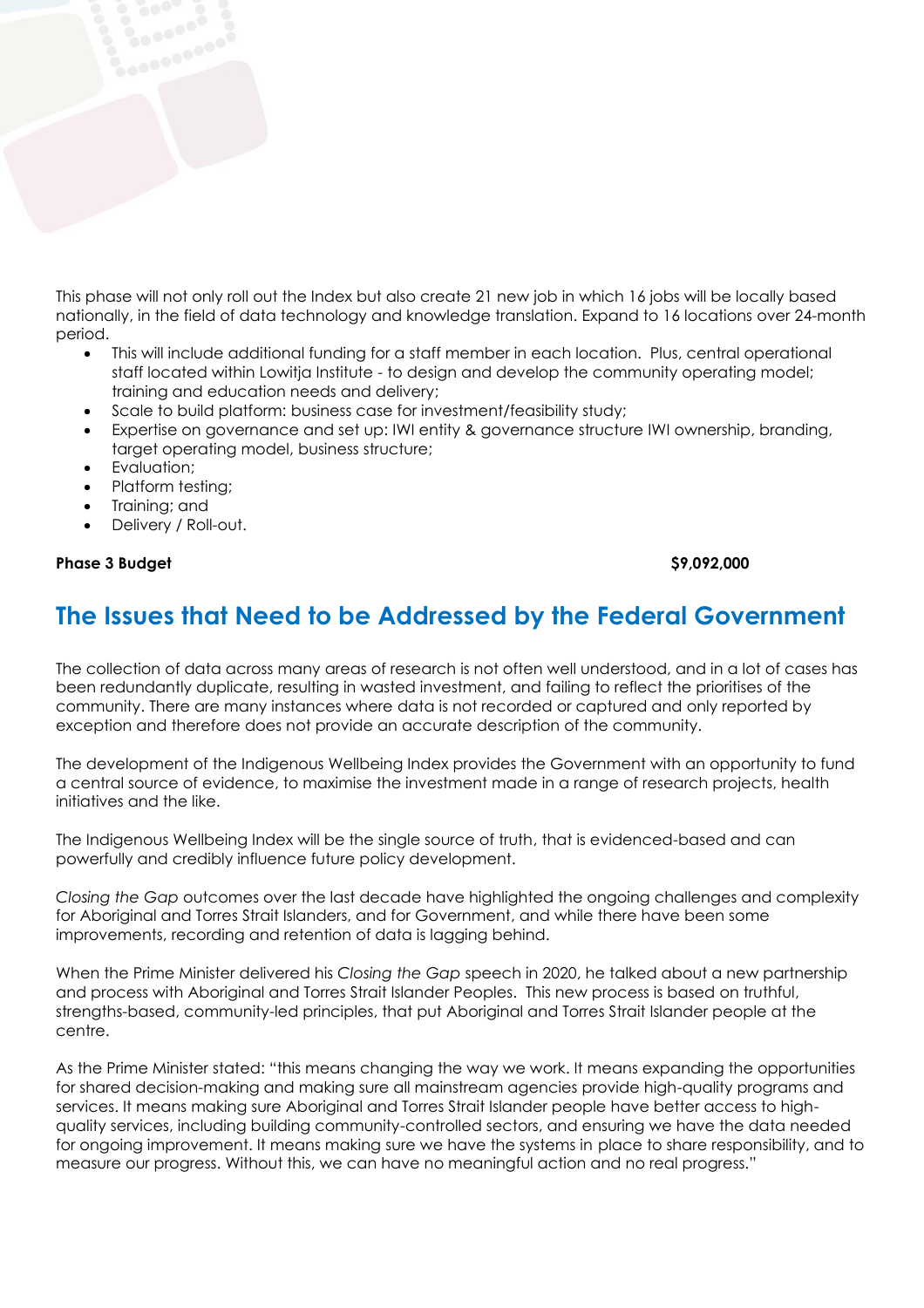While there is continued investment from the Government to invest in Aboriginal and Torres Strait Islanderled data to support decision-making at a local level, we believe the Lowitja Institute is well placed as the lead Aboriginal research organisation, to help build the workforce and capability within communities to oversee the Wellbeing Index.

The Indigenous Wellbeing Index will mean access to richer data to build programs that work for people in the place they live. It will also help to develop regional profiles to better understand how they are tracking towards Closing the Gap targets and other community priorities. It will also mean that there will be a lot more community engagement around why data is important to the community and how it can be used to deliver better community outcomes.

## **How the Federal Government can address the issue(s)**

As the Federal Government works in this new way, there is increasing involvement and support for local communities to set their own priorities and tailor services to their unique contexts. The Indigenous-designed and led *Empowered Communities* initiative, which reshaped the relationship between Indigenous communities and governments, is just one example of where this been effective.

In a commitment to subsidiarity - devolving decision-making as close to the ground as possible - community leaders are directly involved in making recommendations to government about how services and funding align with community priorities. Transparency and data sharing informs a 'learn and adapt as you go' approach and underpins local action.

The development and implementation of an Indigenous Wellbeing Index will provide Government with a single source of truth – that is evidenced based and in real time – so there is no lag or time delay in when the data is captured: you can see it as its recorded.

### **Specific Request of the Federal Government**

#### **Recommendation 1**

The Lowitja Institute is seeking to partner with the Australian Government to implement Phase 2 of the Indigenous Wellbeing Index at a cost of **\$510,000** to complete the following activities listed below across the three communities identified.

| <b>Phases</b> | Activities / Item      | Cost          | Timeframe / Delivery |
|---------------|------------------------|---------------|----------------------|
| Phase 2       | Trial 3 sites          | \$350K        | $Apr - Sept 2021$    |
|               | Independent Evaluation | \$80K         | Oct -Nov 2021        |
|               | <b>Business Case</b>   | \$80K         | Oct -Nov 2021        |
|               | <b>TOTAL Phase 2</b>   | <b>\$510K</b> |                      |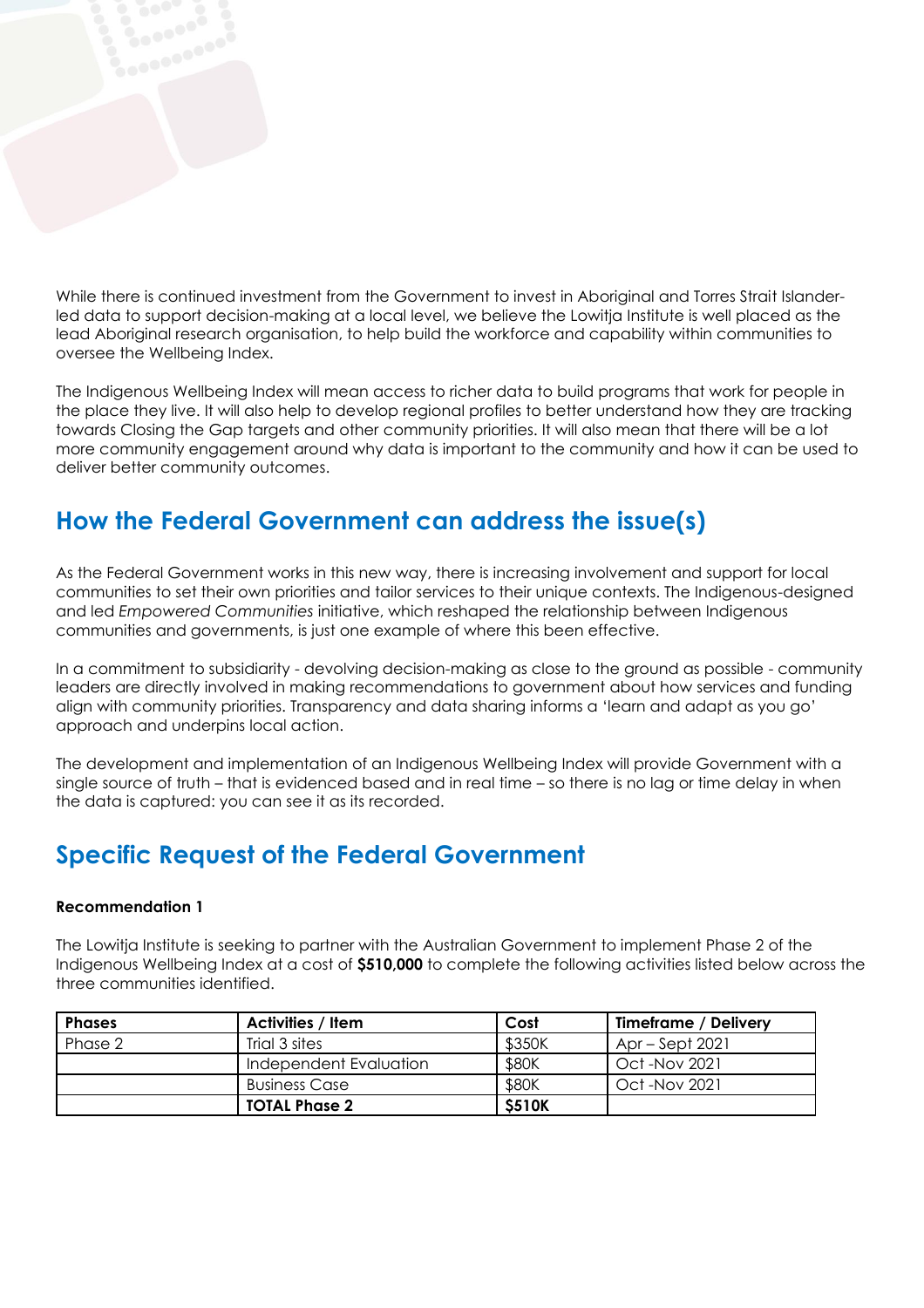| <b>Phase 1: Project Set up (2 months)</b>                                                                                                                                                                                                                                                         |                                                                                                                                                                                                                                                                 | <b>Phase 2: Community Design</b> (3 months)                                                                                                                                                                                                                                                                            |                                                                                                                                                                                                                          |                                                                                                                                                                                                     | <b>Phase 3: Report</b> (1 month)                                                                                                                                                                                                                                                                               |
|---------------------------------------------------------------------------------------------------------------------------------------------------------------------------------------------------------------------------------------------------------------------------------------------------|-----------------------------------------------------------------------------------------------------------------------------------------------------------------------------------------------------------------------------------------------------------------|------------------------------------------------------------------------------------------------------------------------------------------------------------------------------------------------------------------------------------------------------------------------------------------------------------------------|--------------------------------------------------------------------------------------------------------------------------------------------------------------------------------------------------------------------------|-----------------------------------------------------------------------------------------------------------------------------------------------------------------------------------------------------|----------------------------------------------------------------------------------------------------------------------------------------------------------------------------------------------------------------------------------------------------------------------------------------------------------------|
| <b>Establish project governance</b><br>and community relationships                                                                                                                                                                                                                                | <b>Develop IWI toolkit and</b><br>review framework                                                                                                                                                                                                              | <b>Community project setup</b><br>and onboarding                                                                                                                                                                                                                                                                       | <b>Community data</b><br>engagement                                                                                                                                                                                      | <b>Data user testing and</b><br>scenario design                                                                                                                                                     | <b>Draft</b> and final<br>report                                                                                                                                                                                                                                                                               |
| Start to engage a range of<br>communities to explore<br>community interest.<br>Document community<br>engagement data principles<br>and protocols<br>Develop key communications<br>and mutual benefit messages.<br>Build relationships with key<br>community stakeholder to<br>facilitate process. | Gain community endorsement<br>to undertake engagement.<br>Work with key stakeholders to<br>refine IWI question set and<br>develop tools/ artefacts that<br>will be used in the community<br>engagement process.<br>Develop user guides to engage<br>communities | Using the tools, engage key<br>community stakeholders to<br>setup the scope of their IWI.<br>Conduct a series of<br>workshops to setup the IWI<br>project with communities<br>Who is the community?<br>discrete, urban,<br>analogous<br>Define area and<br>boundaries<br>Develop questionset<br>Explore priority areas | Onboard and train<br>community engagement<br>staff.<br>Setup cadence and regular<br>check-ins with community<br>members.<br>Support community<br>members to undertake<br>their own research.<br>Initial analysis of data | Co-design workshops and user<br>testing with various groups of<br>the community to explore and<br>test use cases.<br>Test data use cases for -<br>individual level, family level,<br>organisational | Document findings of the<br>pilot in a Final report.<br>The report will include<br>workshop processes,<br>insights and outcomes to<br>build an evidence base of<br>whether an IWI is<br>desirable to the different<br>levels of communities<br>including - individual,<br>family clan,<br>organisational, etc. |
| Community stakeholder list -<br>Community commitment to .<br>participate<br><b>IWI</b> community<br>engagement messaging and<br>communications<br>Pilot participation form<br>Co-design workshop<br>summary                                                                                       | High level theory of<br>change<br><b>IWI</b> draft Index and<br>question sets.<br>Supporting IWI toolkit<br>that can be used by<br>community members<br>during the process.<br>Setup digital systems for<br>community engagement                                | Community data<br>dictionary<br>Define community<br>Community engagement<br>plan<br>Community online<br>questionnaire                                                                                                                                                                                                  | Track delivery of tasks<br>Complete engagement<br>within communities                                                                                                                                                     | Document scenario design<br>and use cases<br>x 4 codesign and testing<br>focus groups with each<br>community.                                                                                       | Document the<br>learnings into draft<br>report submitted for<br>feedback.<br><b>Present final Report</b><br>back to the Lowitja<br>Institute Board                                                                                                                                                             |

#### **Recommendation 2**

Funding for a full scaled roll-out over 16 communities – breakdown of the budget as follows:

| <b>Phases</b>     | <b>Activities / Item</b>             | Cost                     | <b>Timeframe / Delivery</b> |
|-------------------|--------------------------------------|--------------------------|-----------------------------|
| Phase 3 - Stage 1 | 5 new sites + 3 trial sites          |                          | Jan - Jun 2022              |
|                   | 8 locally Employed staff @\$140K     | \$1.120m                 | Jan - Jun 2022              |
|                   | 5 LI Staff @\$140K                   | \$700K                   | Jan - Jun 2022              |
|                   | Governance                           | \$90K                    | Jan - Jun 2022              |
|                   | Legal                                | \$110K                   | Jan - Jun 2022              |
|                   | Training                             | \$190K                   | Jan - Jun 2022              |
|                   | Continency @20%                      | \$442K                   | Jan - Jun 2022              |
|                   | <b>TOTAL Phase 3 - Stage 1</b>       | \$2652K                  | Jan - Jun 2022              |
|                   |                                      |                          |                             |
| Phase 3 Stage 2   | 8 new sites + 8 existing sites       | $\overline{\phantom{a}}$ | Jul 2022 - Jun 2023         |
|                   | 16 locally Employed staff<br>@\$140K | \$2,240K                 | Jul 2022 - Jun 2023         |
|                   | 5 LI Staff @\$140K                   | \$700K                   | Jul 2022 - Jun 2023         |
|                   | Governance                           | \$60K                    | Jul 2022 - Jun 2023         |
|                   | Legal                                | \$80K                    | Jul 2022 - Jun 2023         |
|                   | Training                             | \$120K                   | Jul 2022 - Jun 2023         |
|                   | Continency @20%                      | \$640K                   | Jul 2022 - Jun 2023         |
|                   | <b>TOTAL Phase 3 - Stage 2</b>       | <b>\$3840K</b>           | Jul 2022 - Jun 2023         |
|                   |                                      |                          |                             |
| Technology        | <b>Build &amp; Development</b>       | \$1.9m                   | Oct 2021                    |
|                   | Service & Maintenance                | \$700K                   | Oct 2021-Jun 2023           |
|                   |                                      |                          |                             |
|                   | <b>TOTAL</b>                         | \$9,602.000              |                             |